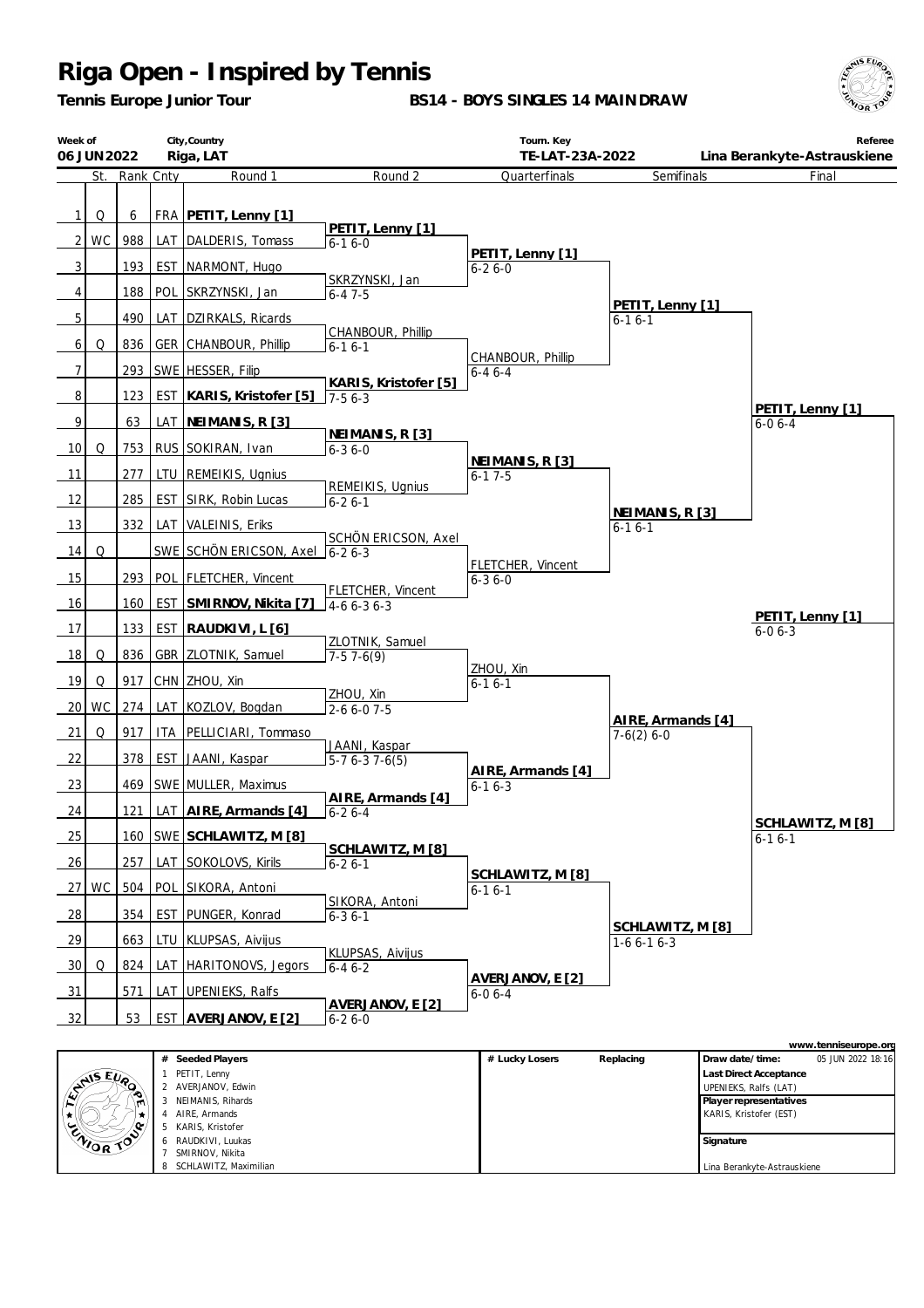*Tennis Europe Junior Tour*

**BS14 - BOYS SINGLES 14 QUALIFYING**



| Week of<br>06 JUN 2022 |               | City, Country<br>Riga, LAT             | Tourn. Key<br>TE-LAT-23A-2022               | Referee<br>Lina Berankyte-Astrauskiene |
|------------------------|---------------|----------------------------------------|---------------------------------------------|----------------------------------------|
|                        | St. Rank Cnty | Round 1                                | Finals                                      | Qualifiers                             |
|                        |               |                                        |                                             |                                        |
| $\mathbf{1}$           | 6             | FRA PETIT, Lenny [1]                   | PETIT, Lenny [1]                            |                                        |
| 2                      |               | Bye                                    |                                             | PETIT, Lenny [1]                       |
| $\overline{3}$         |               | LAT   PETROVS, Jegors                  |                                             | $6-06-1$                               |
| 4                      |               | EST TRAVE, Egert                       | PETROVS, Jegors<br>4-6 6-4 [11-9]           |                                        |
| 5                      | 685           | EST   LAAN, Karl Oskar [2]             |                                             |                                        |
| 6                      |               | Bye                                    | LAAN, Karl Oskar [2]                        |                                        |
| $\overline{7}$         |               | SWE SCHÖN ERICSON, Axel                |                                             | SCHÖN ERICSON, Axel                    |
|                        |               |                                        | <b>SCHÖN ERICSON, Axel</b>                  | 2-6 6-2 [10-3]                         |
| 8                      |               | LAT SVARANS, Reinis                    | $6 - 06 - 3$                                |                                        |
| 9                      | 753           | RUS SOKIRAN, Ivan [3]                  | SOKIRAN, Ivan [3]                           |                                        |
| 10                     |               | Bye                                    |                                             |                                        |
| 11                     |               | SVK LUPTÁK, Richard                    |                                             | SOKIRAN, Ivan [3]<br>$6 - 16 - 1$      |
| 12                     | 968           | LAT HOLMIN, Sevastjan [9]              | HOLMIN, Sevastjan [9]<br>$6-46-7(4)$ [10-8] |                                        |
| 13                     | 824           | LAT HARITONOVS, Jegors [4]             |                                             |                                        |
|                        |               |                                        | HARITONOVS, Jegors [4]                      |                                        |
| 14                     |               | Bye                                    |                                             | HARITONOVS, Jegors [4]                 |
| 15                     |               | RUS KIENA, Jaroslavs                   | KIENA, Jaroslavs                            | $6 - 06 - 4$                           |
| 16                     |               | 1201 AUT BARTOSCH, Liam-Emilio [14]    | $6 - 36 - 4$                                |                                        |
| 17                     | 836           | GER CHANBOUR, Phillip [5]              |                                             |                                        |
| 18                     |               | Bye                                    | CHANBOUR, Phillip [5]                       |                                        |
| 19                     |               | AUT   WAGNER, Mateo                    |                                             | CHANBOUR, Phillip [5]<br>$6 - 16 - 1$  |
| 20                     |               | 1201 LAT ALSINS, Dominiks [13]         | ALSINS, Dominiks [13]                       |                                        |
|                        |               |                                        | $6 - 16 - 4$                                |                                        |
| 21                     | 836           | GBR ZLOTNIK, Samuel [6]                | ZLOTNIK, Samuel [6]                         |                                        |
| 22                     |               | LAT   INUTINS, Nikita                  | $6 - 16 - 2$                                | ZLOTNIK, Samuel [6]                    |
| 23                     |               | NOR MØLLER, Niels Garup                | MØLLER, Niels Garup                         | $6 - 36 - 0$                           |
| 24                     |               | 1097 EST SARAPIK, Jan-Elmar [12]       | $6 - 36 - 3$                                |                                        |
| 25                     |               | 917 CHN ZHOU, Xin [7]                  |                                             |                                        |
| 26                     |               | LAT MASALS, Eriks                      | ZHOU, Xin [7]<br>$6 - 06 - 0$               |                                        |
| 27                     |               | SWE TOLF, Ludwig Erik Torsten          |                                             | ZHOU, Xin [7]                          |
|                        |               |                                        | TOLF, Ludwig Erik Torsten                   | $6 - 16 - 2$                           |
| 28                     | 1054          | LAT MASALS, Martins [11]               | $6-2$ 4-6 [10-6]                            |                                        |
| 29                     | 917           | ITA   PELLICIARI, Tommaso [8]          | PELLICIARI, Tommaso [8]                     |                                        |
| 30 <sup>°</sup>        |               | LAT   TRAPANS, Nils Neo                | $6 - 26 - 0$                                | PELLICIARI, Tommaso [8]                |
| 31                     |               | AUT   HOLLERER, Johannes Michael       |                                             | $6 - 36 - 1$                           |
| 32                     |               | 1004   LAT   GULANS, Henrijs Miks [10] | GULANS, Henrijs Miks [10]<br>$6 - 36 - 3$   |                                        |
|                        |               |                                        |                                             |                                        |

|               | # | Seeded Players       |                          | # Alternates | Replacing | Draw date/time:             | 03 JUN 2022 18:35 |
|---------------|---|----------------------|--------------------------|--------------|-----------|-----------------------------|-------------------|
| MIS EUP       |   | PETIT, Lenny         | 9 HOLMIN, Sevastjan      |              |           | Last Direct Acceptance      |                   |
| 15            |   | 2 LAAN, Karl Oskar   | 10 GULANS, Henrijs Miks  |              |           | MASALS, Eriks (LAT)         |                   |
|               |   | SOKIRAN, Ivan        | 11 MASALS, Martins       |              |           | Player representatives      |                   |
|               |   | 4 HARITONOVS, Jegors | 12 SARAPIK, Jan-Elmar    |              |           | MØLLER, Niels Garup (NOR)   |                   |
|               |   | 5 CHANBOUR, Phillip  | 13 ALSINS, Dominiks      |              |           |                             |                   |
| <b>ENORTO</b> |   | 6 ZLOTNIK, Samuel    | 14 BARTOSCH, Liam-Emilio |              |           | Signature                   |                   |
|               |   | ZHOU. Xin            |                          |              |           |                             |                   |
|               |   | PELLICIARI. Tommaso  |                          |              |           | Lina Berankyte-Astrauskiene |                   |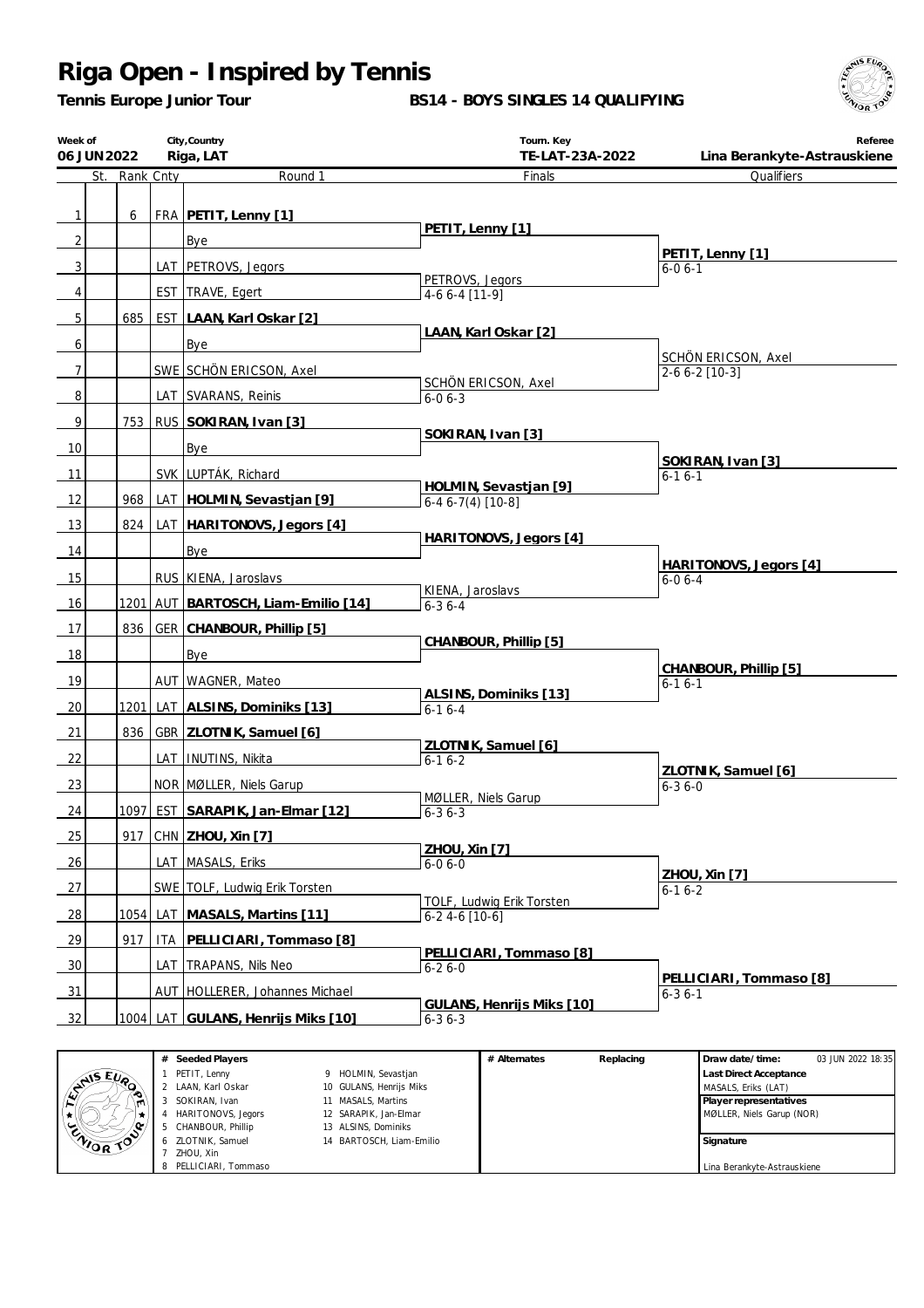6 KORPANEC DAVIES, Ophelia 7 VISOCANSKA, Viktorija 8 DEMCENKOVA, Olesja

*Tennis Europe Junior Tour*

**GS14 - GIRLS SINGLES 14 MAINDRAW**



| Week of        | 06 JUN 2022 |               |            | City, Country<br>Riga, LAT                         |                                       | Tourn. Key<br>TE-LAT-23A-2022           |                                   |                     | Referee<br>Lina Berankyte-Astrauskiene       |
|----------------|-------------|---------------|------------|----------------------------------------------------|---------------------------------------|-----------------------------------------|-----------------------------------|---------------------|----------------------------------------------|
|                |             | St. Rank Cnty |            | Round 1                                            | Round 2                               | Quarterfinals                           | Semifinals                        |                     | Final                                        |
| 1              |             | 13            |            | LAT LACHINOVA, A [1]                               |                                       |                                         |                                   |                     |                                              |
| $\overline{2}$ |             | 220           |            | EST   RANKEL, Miriam                               | LACHINOVA, A [1]<br>$6 - 36 - 0$      |                                         |                                   |                     |                                              |
| 3 <sup>1</sup> | Q           |               |            | EST   PASHKOV, Kiira                               |                                       | LACHINOVA, A [1]<br>$2 - 6 6 - 3 6 - 0$ |                                   |                     |                                              |
|                |             |               |            |                                                    | PASHKOV, Kiira                        |                                         |                                   |                     |                                              |
| 4              | LL          |               |            | 1421   NOR SOLVANG, C                              | $6 - 06 - 1$                          |                                         | LACHINOVA, A [1]                  |                     |                                              |
| 5              |             | 464           |            | LAT JONICENOKA, Karina                             | JONICENOKA, Karina                    |                                         | $6 - 16 - 0$                      |                     |                                              |
| 6              |             | 246           |            | LTU GALVELYTE, Liepa                               | $1-6$ 7 $-5$ 6 $-1$                   | DEMCENKOVA, O [8]                       |                                   |                     |                                              |
| $\overline{7}$ |             | 435           |            | EST   NASSAR, Kiara                                | DEMCENKOVA, O [8]                     | $6-7(4)$ 6-4 6-3                        |                                   |                     |                                              |
| 8              |             | 126           |            | LAT DEMCENKOVA, O [8]                              | $6 - 33 - 67 - 5$                     |                                         |                                   |                     |                                              |
| 9              |             | 76            |            | EST   REI NVALD, Katriin [4]                       |                                       |                                         |                                   |                     | LACHINOVA, A [1]<br>$7-6(5)$ 6-4             |
| 10             |             | 297           |            | LAT AZAROVA, Anna                                  | REINVALD, Katriin [4]<br>$6 - 46 - 2$ |                                         |                                   |                     |                                              |
| 11             |             | 195           |            | LAT BOLEVICA, Stefanija                            |                                       | REINVALD, Katriin [4]<br>$6 - 06 - 3$   |                                   |                     |                                              |
| 12             |             | 481           |            | LTU KRUKAUSKAITE, Marta                            | KRUKAUSKAITE, Marta<br>$6 - 46 - 1$   |                                         |                                   |                     |                                              |
| 13             |             | 302           |            | EST MUHLBERG, Hanka                                |                                       |                                         | LAUVA, Marija [5]                 |                     |                                              |
|                |             |               |            |                                                    | MUHLBERG, Hanka                       |                                         | $6 - 3$ 3 - 6 $6 - 3$             |                     |                                              |
| 14             | Q           |               |            | CRO MUSKIC, Mia                                    | $6 - 36 - 4$                          | LAUVA, Marija [5]                       |                                   |                     |                                              |
| 15             |             | 898           |            | GBR   KETLER, Emma                                 | LAUVA, Marija [5]                     | $6 - 16 - 1$                            |                                   |                     |                                              |
| 16             |             | 77            |            | LAT LAUVA, Marija [5]                              | $6 - 06 - 1$                          |                                         |                                   |                     | PANASA, Odeta [2]                            |
| 17             | WC          | 149           |            | GBR   KORPANEC DAVIES, O [6]                       | KORPANEC DAVIES, O [6]                |                                         |                                   |                     | $3-66-16-2$                                  |
| 18             | Q           | 868           | <b>EST</b> | VIHERPUU, Karola                                   | $6 - 14 - 66 - 1$                     |                                         |                                   |                     |                                              |
| 19             | Q           | 1277          |            | LAT GURJEVA, Nora                                  |                                       | KORPANEC DAVIES, O [6]<br>W.O.          |                                   |                     |                                              |
| 20             | Q           | 1277          | <b>EST</b> | KIMBER, Meribel                                    | KIMBER, Meribel<br>7-5 4-1 Ret.       |                                         |                                   |                     |                                              |
| 21             |             | 575           |            | LTU LEBEDEVAITE, Emilija                           |                                       |                                         | CERNOUSOVA, K [3]<br>$6 - 16 - 3$ |                     |                                              |
| 22             |             | 541           | <b>EST</b> | ROOS, Eleanora                                     | ROOS, Eleanora<br>$6 - 26 - 1$        |                                         |                                   |                     |                                              |
| 23             | Q           |               |            | 1421   NOR   HAUKELI, Ingrid Sofia                 |                                       | CERNOUSOVA, K [3]<br>$6 - 16 - 2$       |                                   |                     |                                              |
| 24             |             | 72            |            | LAT CERNOUSOVA, K [3]                              | CERNOUSOVA, K [3]                     |                                         |                                   |                     |                                              |
|                |             |               |            |                                                    | $6-16-0$                              |                                         |                                   |                     | PANASA, Odeta [2]                            |
| 25             |             |               |            | <u>183   LAT   VISOCANSKA, V [7]</u>               | VISOCANSKA, V[7]                      |                                         |                                   |                     | $6-17-6(2)$                                  |
| 26             | Q           |               |            | 1100 SWE LINDORFF, Lykke                           | $6 - 26 - 3$                          | VISOCANSKA, V[7]                        |                                   |                     |                                              |
| 27             | Q           |               |            | 1170 LTU KACINSKAITE, Roneta                       | SHEIN, Jasmine                        | $6 - 16 - 2$                            |                                   |                     |                                              |
| 28             |             | 419           |            | EST SHEIN, Jasmine                                 | $6 - 42 - 66 - 3$                     |                                         | PANASA, Odeta [2]                 |                     |                                              |
| 29             |             | 397           | LAT        | HAMITOVA, E                                        | HAMITOVA, E                           |                                         | $6 - 06 - 0$                      |                     |                                              |
| 30             |             | 541           |            | EST   MIHAILOV, Miia                               | $6 - 26 - 2$                          |                                         |                                   |                     |                                              |
| $\frac{31}{2}$ |             | 393           | <b>EST</b> | DANHELI, Adelija                                   |                                       | PANASA, Odeta [2]<br>$6 - 36 - 0$       |                                   |                     |                                              |
| 32             |             | 36            |            | LAT   PANASA, Odeta [2]                            | PANASA, Odeta [2]<br>$6 - 06 - 0$     |                                         |                                   |                     |                                              |
|                |             |               |            |                                                    |                                       |                                         |                                   |                     | www.tenniseurope.org                         |
|                | ANISEUR     |               |            | # Seeded Players<br>1 LACHINOVA, Adelina           |                                       | # Lucky Losers                          | Replacing                         | Draw date/time:     | 05 JUN 2022 18:34<br>Last Direct Acceptance  |
|                |             |               |            | 2 PANASA, Odeta<br>3 CERNOUSOVA, Kamilla           |                                       |                                         |                                   |                     | KETLER, Emma (GBR)<br>Player representatives |
| ★              |             |               | 4          | REINVALD, Katriin<br>5 LAUVA, Marija               |                                       |                                         |                                   | DERVINE, Meta (LTU) |                                              |
|                | ENIOR TOO   |               |            | 6 KORPANEC DAVIES, Ophelia<br>VISOCANSKA Viktorija |                                       |                                         |                                   | Signature           | OGANAUSKAITE, Iveta (LTU)                    |

Lina Berankyte-Astrauskiene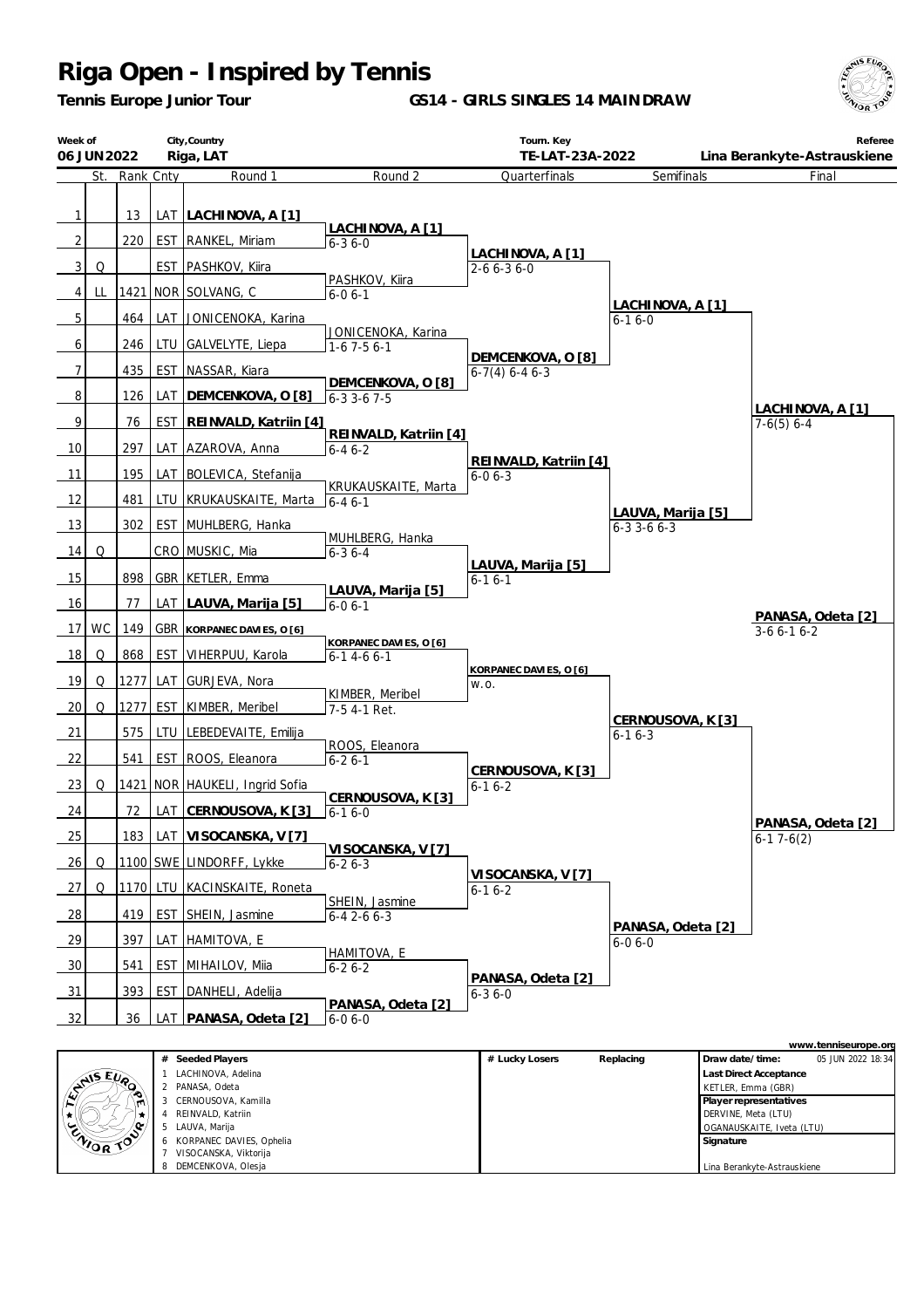APLOKA, Ruta Marija KACINSKAITE, Roneta KIMBER, Meribel GURJEVA, Nora

*Tennis Europe Junior Tour*

**GS14 - GIRLS SINGLES 14 QUALIFYING**



Lina Berankyte-Astrauskiene

| Week of<br>06 JUN 2022 |               |     | City, Country<br>Riga, LAT                                                                                                                                                                                                                                                             |                                                 | Tourn. Key<br>TE-LAT-23A-2022 |           | Referee<br>Lina Berankyte-Astrauskiene                                                                                                                                                            |
|------------------------|---------------|-----|----------------------------------------------------------------------------------------------------------------------------------------------------------------------------------------------------------------------------------------------------------------------------------------|-------------------------------------------------|-------------------------------|-----------|---------------------------------------------------------------------------------------------------------------------------------------------------------------------------------------------------|
|                        | St. Rank Cnty |     | Round 1                                                                                                                                                                                                                                                                                |                                                 | Finals                        |           | Qualifiers                                                                                                                                                                                        |
| $\mathbf{1}$           | 868           |     | EST VIHERPUU, Karola [1]                                                                                                                                                                                                                                                               |                                                 |                               |           |                                                                                                                                                                                                   |
| $\overline{2}$         |               |     | Bye                                                                                                                                                                                                                                                                                    |                                                 | VIHERPUU, Karola [1]          |           |                                                                                                                                                                                                   |
| $\overline{3}$         |               |     | Bye                                                                                                                                                                                                                                                                                    |                                                 |                               |           | VIHERPUU, Karola [1]<br>$6 - 16 - 1$                                                                                                                                                              |
| 4                      |               |     | LAT VECKAGANE, Ruta                                                                                                                                                                                                                                                                    | VECKAGANE, Ruta                                 |                               |           |                                                                                                                                                                                                   |
| 5                      | 1021          |     | LTU VAITKEVICIUTE, Lukne [2]                                                                                                                                                                                                                                                           |                                                 |                               |           |                                                                                                                                                                                                   |
| $6 \mid$               |               |     | Bye                                                                                                                                                                                                                                                                                    |                                                 | VAITKEVICIUTE, Lukne [2]      |           |                                                                                                                                                                                                   |
| $\overline{7}$         |               |     | Bye                                                                                                                                                                                                                                                                                    |                                                 |                               |           | PASHKOV, Kiira                                                                                                                                                                                    |
|                        |               |     |                                                                                                                                                                                                                                                                                        | PASHKOV, Kiira                                  |                               |           | $6 - 16 - 2$                                                                                                                                                                                      |
| 8                      |               |     | EST   PASHKOV, Kiira                                                                                                                                                                                                                                                                   |                                                 |                               |           |                                                                                                                                                                                                   |
| 9                      | 1089          |     | LAT LATISA, Alise [3]                                                                                                                                                                                                                                                                  |                                                 | LATISA, Alise [3]             |           |                                                                                                                                                                                                   |
| 10                     |               |     | Bye                                                                                                                                                                                                                                                                                    |                                                 |                               |           | MUSKIC, Mia                                                                                                                                                                                       |
| 11                     |               |     | LTU   RACIUNAITE, Andzelika Marija                                                                                                                                                                                                                                                     | MUSKIC, Mia                                     |                               |           | $6-27-6(2)$                                                                                                                                                                                       |
| 12                     |               |     | CRO MUSKIC, Mia                                                                                                                                                                                                                                                                        | $6-16-2$                                        |                               |           |                                                                                                                                                                                                   |
| 13                     |               |     | 1100 SWE LINDORFF, Lykke [4]                                                                                                                                                                                                                                                           |                                                 | LINDORFF, Lykke [4]           |           |                                                                                                                                                                                                   |
| 14                     |               |     | Bye                                                                                                                                                                                                                                                                                    |                                                 |                               |           |                                                                                                                                                                                                   |
| 15                     |               |     | LTU   BALSYTE, Beatrice                                                                                                                                                                                                                                                                |                                                 |                               |           | LINDORFF, Lykke [4]<br>$6 - 16 - 3$                                                                                                                                                               |
| 16                     |               |     | LAT SAFIRA, Daniela                                                                                                                                                                                                                                                                    | <b>BALSYTE, Beatrice</b><br>$7-6(1)$ 3-6 [10-5] |                               |           |                                                                                                                                                                                                   |
| 17                     |               |     | 1170 LAT APLOKA, Ruta Marija [5]                                                                                                                                                                                                                                                       |                                                 |                               |           |                                                                                                                                                                                                   |
| 18                     |               |     | Bye                                                                                                                                                                                                                                                                                    |                                                 | APLOKA, Ruta Marija [5]       |           |                                                                                                                                                                                                   |
| 19                     |               |     | Bye                                                                                                                                                                                                                                                                                    |                                                 |                               |           | HAUKELI, Ingrid Sofia [10]                                                                                                                                                                        |
|                        |               |     |                                                                                                                                                                                                                                                                                        |                                                 | HAUKELI, Ingrid Sofia [10]    |           | $7-6(5)$ 6-3                                                                                                                                                                                      |
| 20                     |               |     | 1421 NOR HAUKELI, Ingrid Sofia [10]                                                                                                                                                                                                                                                    |                                                 |                               |           |                                                                                                                                                                                                   |
| 21                     |               |     | 1170 LTU KACINSKAITE, Roneta [6]                                                                                                                                                                                                                                                       |                                                 | KACINSKAITE, Roneta [6]       |           |                                                                                                                                                                                                   |
| 22                     |               |     | Bye                                                                                                                                                                                                                                                                                    |                                                 |                               |           | KACINSKAITE, Roneta [6]                                                                                                                                                                           |
| 23                     |               |     | Bye                                                                                                                                                                                                                                                                                    |                                                 | SLISANE, Marta [11]           |           | $6-16-3$                                                                                                                                                                                          |
| 24                     | 1421          |     | LAT SLISANE, Marta [11]                                                                                                                                                                                                                                                                |                                                 |                               |           |                                                                                                                                                                                                   |
| 25                     |               |     | 1277 EST KIMBER, Meribel [7]                                                                                                                                                                                                                                                           |                                                 |                               |           |                                                                                                                                                                                                   |
| 26                     |               |     | Bye                                                                                                                                                                                                                                                                                    |                                                 | KIMBER, Meribel [7]           |           |                                                                                                                                                                                                   |
| 27                     |               |     | Bye                                                                                                                                                                                                                                                                                    |                                                 |                               |           | KIMBER, Meribel [7]<br>$6-16-4$                                                                                                                                                                   |
| 28                     | 1421          | LAT | TOMINGASA, Magdalena [12]                                                                                                                                                                                                                                                              |                                                 | TOMINGASA, Magdalena [12]     |           |                                                                                                                                                                                                   |
| 29                     | 1277          | LAT | GURJEVA, Nora [8]                                                                                                                                                                                                                                                                      |                                                 |                               |           |                                                                                                                                                                                                   |
| 30                     |               |     | Bye                                                                                                                                                                                                                                                                                    |                                                 | GURJEVA, Nora [8]             |           |                                                                                                                                                                                                   |
| 31                     |               |     | Bye                                                                                                                                                                                                                                                                                    |                                                 |                               |           | GURJEVA, Nora [8]<br>$6 - 36 - 4$                                                                                                                                                                 |
| 32                     |               |     |                                                                                                                                                                                                                                                                                        |                                                 | SOLVANG, Caroline Holtan [9]  |           |                                                                                                                                                                                                   |
|                        |               |     | 1421 NOR SOLVANG, Caroline Holtan [9]                                                                                                                                                                                                                                                  |                                                 |                               |           |                                                                                                                                                                                                   |
| ENISEURO               | ZNOR TO       |     | # Seeded Players<br>1 VIHERPUU, Karola<br>9 SOLVANG, Caroline Holtan<br>2 VAITKEVICIUTE, Lukne<br>10 HAUKELI, Ingrid Sofia<br>3 LATISA, Alise<br>11 SLISANE, Marta<br>4 LINDORFF, Lykke<br>12 TOMINGASA, Magdalena<br>5 APLOKA, Ruta Marija<br>6 KACINSKAITE, Roneta<br>KIMBER Meribel |                                                 | # Alternates                  | Replacing | Draw date/time:<br>03 JUN 2022 18:29<br>Last Direct Acceptance<br>BALSYTE, Beatrice (LTU)<br>Player representatives<br>HAUKELI, Ingrid Sofia (NOR)<br>SOLVANG, Caroline Holtan (NOR)<br>Signature |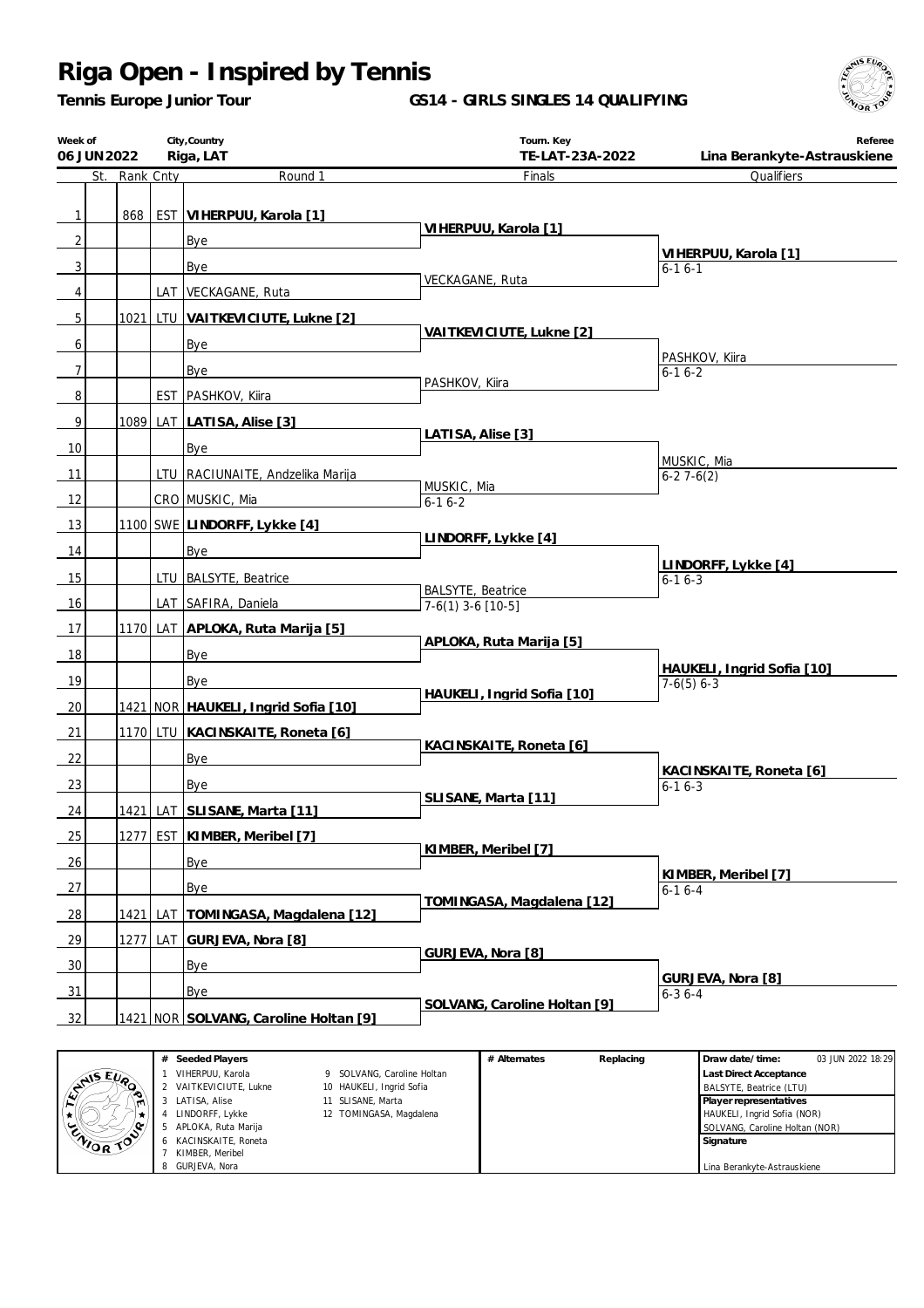*Tennis Europe Junior Tour*

**BD14 - BOYS DOUBLES 14 MAINDRAW**



| Week of<br>06 JUN 2022 |    |                         | City, Country<br>Riga, LAT |                                                                                                          |                                                           | Tourn. Key<br>TE-LAT-23A-2022         | Referee<br>Lina Berankyte-Astrauskiene |  |
|------------------------|----|-------------------------|----------------------------|----------------------------------------------------------------------------------------------------------|-----------------------------------------------------------|---------------------------------------|----------------------------------------|--|
|                        |    | St. Rank Cnty           |                            | Round 1                                                                                                  | Quarterfinals                                             | Semifinals                            | Final                                  |  |
| 1<br>$\overline{2}$    | WC | 123<br>63<br>693<br>257 |                            | EST   KARIS, Kristofer [1]<br>LAT   NEI MANIS, Rihards<br>LAT   ILJASOVS, Marats<br>LAT SOKOLOVS, Kirils | KARIS, Kristofer [1]<br>NEIMANIS, Rihards<br>$6 - 46 - 4$ | KARIS, Kristofer [1]                  |                                        |  |
| 3                      |    | WC   1004               |                            | LAT GULANS, Henrijs Miks<br>LAT PETROVS, Jegors                                                          | CHANBOUR, Phillip                                         | NEIMANIS, Rihards<br>$6 - 36 - 3$     |                                        |  |
| 4                      |    | 836<br>490              |                            | GER CHANBOUR, Phillip<br>LAT   DZIRKALS, Ricards                                                         | DZIRKALS, Ricards<br>$6 - 36 - 3$                         |                                       | AVERJANOV, Edwin [3]                   |  |
| 5                      |    | 53<br>285               |                            | EST AVERJANOV, Edwin [3]<br>EST SIRK, Robin Lucas                                                        |                                                           |                                       | SIRK, Robin Lucas<br>$1-66-2$ [11-9]   |  |
| 6                      |    | 571<br>332              |                            | LAT UPENIEKS, Ralfs<br>LAT   VALEINIS, Eriks                                                             | AVERJANOV, Edwin [3]<br>SIRK, Robin Lucas<br>$6 - 16 - 1$ | AVERJANOV, Edwin [3]                  |                                        |  |
| 7                      |    | 469                     |                            | SWE MULLER, Maximus<br>SWE SCHÖN ERICSON, Axel                                                           | MULLER, Maximus                                           | SIRK, Robin Lucas<br>2-6 6-3 [10-7]   |                                        |  |
| 8                      |    | 917<br>836              |                            | CHN ZHOU, Xin<br>GBR ZLOTNIK, Samuel                                                                     | SCHÖN ERICSON, Axel<br>$6 - 37 - 5$                       |                                       | AVERJANOV, Edwin [3]                   |  |
| 9                      | WC | 378<br>685              |                            | EST JAANI, Kaspar<br>EST   LAAN, Karl Oskar                                                              |                                                           |                                       | SIRK, Robin Lucas<br>$6 - 36 - 4$      |  |
| 10                     |    | 293<br>188              |                            | POL FLETCHER, Vincent<br>POL SKRZYNSKI, Jan                                                              | FLETCHER, Vincent<br>SKRZYNSKI, Jan<br>6-1 2-6 [12-10]    | FLETCHER, Vincent                     |                                        |  |
| 11                     |    | 354<br>753              |                            | EST   PUNGER, Konrad<br>RUS SOKIRAN, Ivan                                                                | AIRE, Armands [4]                                         | SKRZYNSKI, Jan<br>$6 - 26 - 4$        |                                        |  |
| 12                     |    | 121<br>274              |                            | LAT AIRE, Armands [4]<br>LAT   KOZLOV, Bogdan                                                            | KOZLOV, Bogdan<br>$6 - 27 - 5$                            |                                       | FLETCHER, Vincent                      |  |
| 13                     |    |                         |                            | 293   SWE   HESSER, Filip<br>160   SWE SCHLAWITZ, Maximilian                                             | HESSER, Filip                                             |                                       | SKRZYNSKI, Jan<br>5-3 Ret.             |  |
| 14                     | WC | 988<br>824              |                            | LAT   DALDERIS, Tomass<br>LAT HARITONOVS, Jegors                                                         | SCHLAWITZ, Maximilian<br>$6 - 06 - 2$                     | HESSER, Filip                         |                                        |  |
| 15                     |    | 193<br>277              |                            | EST   NARMONT, Hugo<br>LTU REMEIKIS, Ugnius                                                              | NARMONT, Hugo                                             | SCHLAWITZ, Maximilian<br>$6 - 26 - 4$ |                                        |  |
| 16                     |    | 133<br>160              |                            | EST RAUDKIVI, Luukas [2]<br>EST SMIRNOV, Nikita                                                          | REMEIKIS, Ugnius<br>W.O.                                  |                                       |                                        |  |

|          |   |                   |              |           |                               | www.tenniseurope.org |
|----------|---|-------------------|--------------|-----------|-------------------------------|----------------------|
|          | # | Seeded Players    | # Alternates | Replacing | Draw date/time:               | 06 JUN 2022 14:27    |
|          |   | KARIS, Kristofer  |              |           | <b>Last Direct Acceptance</b> |                      |
| ANS EVA  |   | NEIMANIS, Rihards |              |           | AIRE, A (LAT)+KOZLOV, B (LAT) |                      |
| m        |   | RAUDKIVI, Luukas  |              |           | Player representatives        |                      |
|          |   | SMIRNOV, Nikita   |              |           | AVERJANOV, Edwin (EST)        |                      |
| ENIOR TO |   | AVERJANOV, Edwin  |              |           | FLETCHER, Vincent (POL)       |                      |
|          |   | SIRK, Robin Lucas |              |           | Signature                     |                      |
|          |   | AIRE, Armands     |              |           |                               |                      |
|          |   | KOZLOV, Bogdan    |              |           | Lina Berankyte-Astrauskiene   |                      |